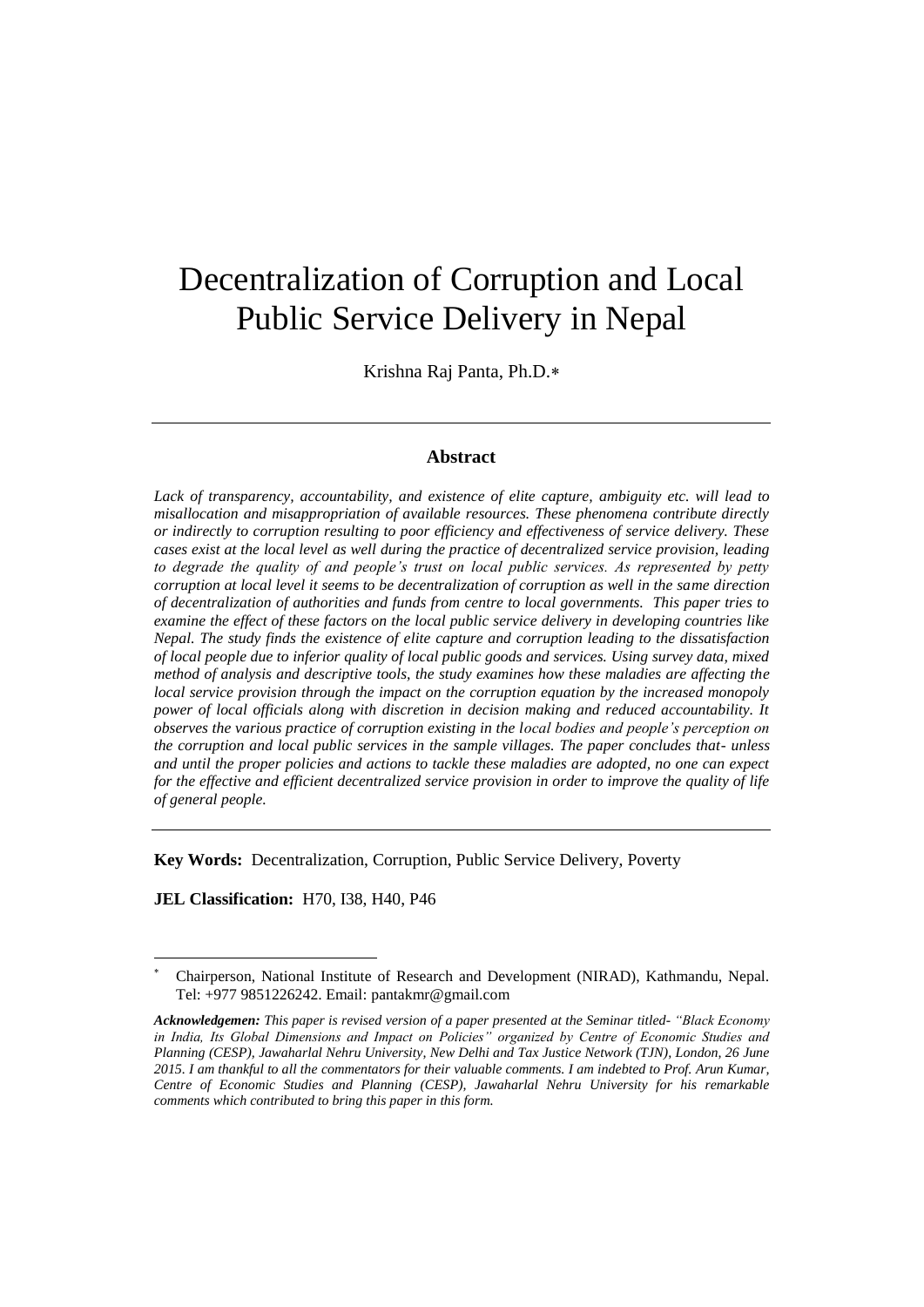# **I. INTRODUCTION**

Corruption became a big problem in most of the countries in the world. However, most of the developing countries are more suffering from corruption as it has obstructed their developmental process by hindering the proper utilization of available resources. People of Nepal also have to bear the cost of the corruption, increasing day by day, though the anti-corruption bodies are working against it. The corruption is prevailing not only at national level, but at the local level as well. The network of corrupt practices can be observed at the corresponding level of governance.

According to the theories, the benefits of decentralization are proper targeting of public expenditure and greater accountability of the government to the locals. It is assumed that public service delivery provided through decentralized government be efficient as it has better knowledge about the tastes and preferences of the people of its jurisdiction due to its proximity to them (Oates 2005). This means there would exist both "allocative and production efficiency" in decentralized service provision. On the contrary, if the local governance is accompanied by corruption, then due to the additional cost (in terms of kickbacks), the decentralized goods and services becomes costly in terms of allocative and production efficiency, both (Prud'Homme 1995). Since corruption is distributed largely at local level that obviously increases the overall level of corruption in the country (Prud'Homme 1995). Along with the decentralization of authority and resources to the local government, there seems to be decentralization of corruption as well. In other way, "benefits of decentralized corruption" can be observed as better distributed than the "benefits of centralized corruption". This way, the linkage of decentralized provision and pro-poor service delivery will be weakened, leading to the less efficiency of decentralization in poverty reduction (Keefer and Khemani 2005; Boex et al. 2006).

In addition to the advocacy of efficient service delivery through decentralization in traditional literature, modern literature has tried to link the decentralization with the political issues that may reduce the expected welfare maximization, emphasizing more on the problems in accountability. According to them, elite capture of local public resources and corruption during the service provision are two major demerits of decentralization that degrade the efficiency of local public services, both in quantity and quality, leading to the trust deficit on them to which mostly the poor have to depend (Prud'Homme, 1995; Tanzi, 1996; Bardhan & Mookherjee, 2011). This will, thus, prevents the benefits of decentralized service provision reaching to the poor. Presence of elite capture and ambiguity and absence of transparency and accountability in local governance and local public service provision contributes to the corruption (directly or indirectly) that allows the wastage of technology and resources resulting the less efficient local service provision.

This paper intends to uncover the cases of corruption and elite capture appearing in local governance. Also tries to analyse the effect of the corruption (along with elite capture) on local public service delivery and thus on poverty by using simple descriptive approaches and the data from village survey collected as the perception of the sample population of six sample villages of Nepal.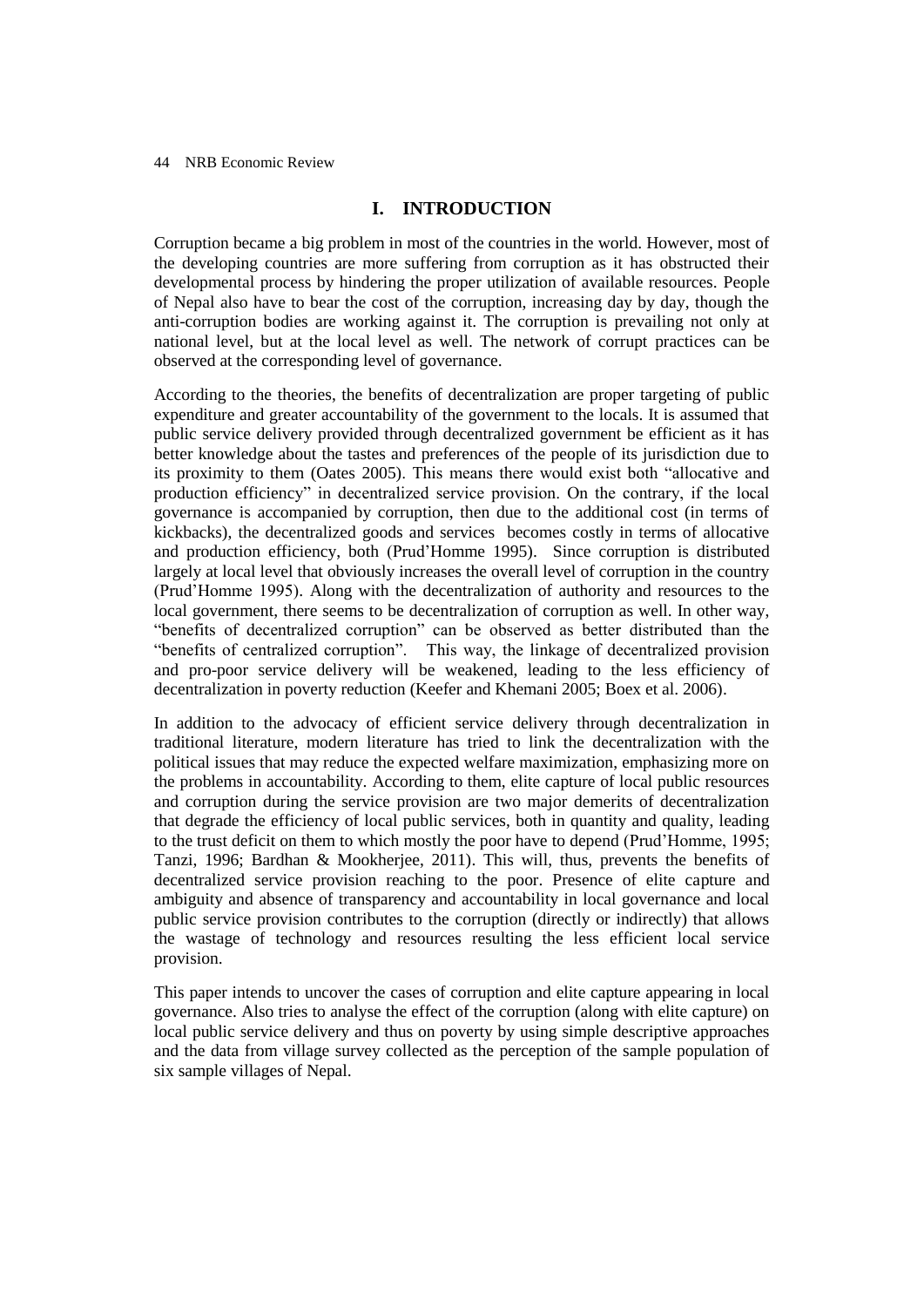# **II. DATA AND METHODOLOGY**

It is difficult to quantify the corruption prevailing at local level and hence less effective will be the use of quantitative method only (which is used in most of the economic research) in this research. Therefore, according to the nature of the study, mixed method of analysis is adopted using both quantitative and qualitative information following the concurrent embedded strategy of research where the quantitative and qualitative data are collected and used simultaneously as per the need in the analytical process.

Primary data were generated through a survey of 301 households of six different villages of Nepal (namely, Pakali, Laukahi, Chilime, Balambu, Mijng and Thabang) of four different districts (Sunasari, Rasuwa, Kathmandu and Rolpa), which was carried out in 2012. Interview of the household heads was taken by using both the open ended and structured questionnaires. The sample Village Development Committees (VDCs) were selected so as to cover the different geographic, demographic and socio-economic characteristics.<sup>1</sup> The sample households were selected using the purposive random sampling method after allocating the quota of sample households for the VDCs according to their population size. Along with quantitative information, qualitative data on the performance of rural local bodies (LBs), presence of elite capture and corruption at the local level, etc., based on the perception of local people of the sample VDCs were collected. The secondary information were collected from different government and nongovernment sources like, Central Bureau of Statistics of Nepal (CBS), Local Body Fiscal Commission (LBFC) Nepal, The Carter Centre, Association of District Development Committees of Nepal (ADDCN)/Municipal Association of Nepal (MuAN)/National Association of VDCs in Nepal (NAVIN).

This paper consists of more descriptive discussion than analytical statistical inference. Mostly, descriptive statistics are used to discuss the aforesaid issues. Somewhere, the secondary information are also linked. In addition, narratives from the qualitative data generated from primary survey are also used to explain those issues that could not be explained by statistical presentation.

# **III. CORRUPTION AND LOCAL PUBLIC SERVICE DELIVERY: CONCEPT AND THEORETICAL LINKAGE**

Commonly, corruption can be defined as the abuse of public office or entrusted power for private gain (World Bank 1998; Transparency International 2006). This is the result of the governance problem (González de Asís et al. 2009) or reflection of the legal, economic, political, social and cultural system or institution of a country (Svensson 2005). In magnitude, there are three types of corruption: Grand, petty and political. The grand corruption mostly occurs in the central government level where the officials possess a huge amount of money by abusing their power for personal use, e.g., through the large tender and procurement. However, petty corruption occurs in lower or middle level where the officers have interaction with citizens for basic public goods and services appearing comparatively in small magnitude, i.e., small contribution from the people to

 $\overline{a}$ 1

For detail, see CBS (2011).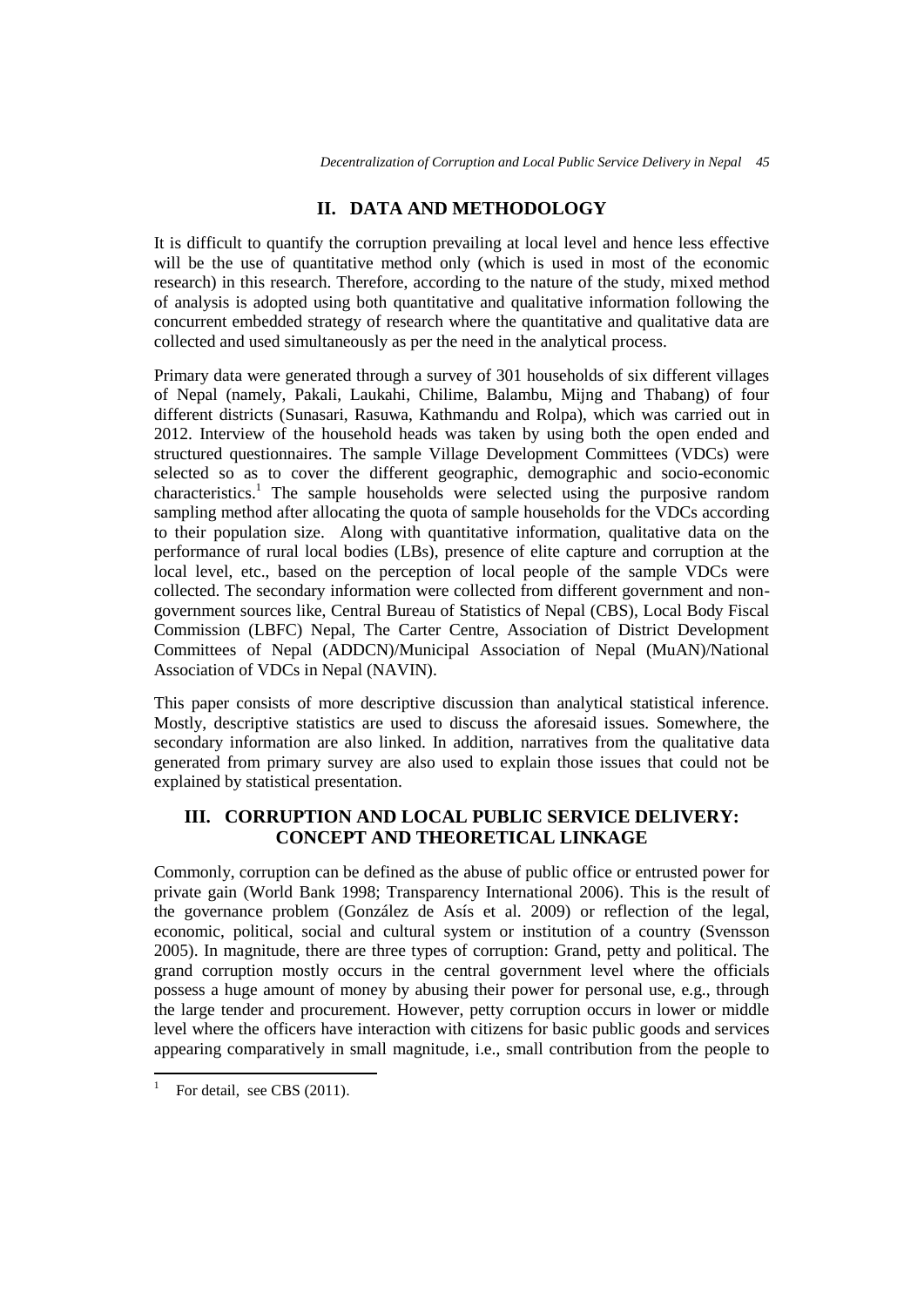achieve their basic need or from misappropriation of funds of the smaller projects. Hence, along with the dispersion of projects and funds to the local level, we can observe the transformation of corruption from grand to petty corruption, giving the glance of decentralization of corruption. Political corruption is committed by political leaders through manipulating policies, rules of procedure and institutions for both power and monetary greed.

Klitgaard (1998) proposed a formula for corruption called Klitgaard's Corruption formula (Klitgaard, Maclean-Abaroa, and Lindsey Parris 2000), i.e.,

 $C = M + D - A$ 

Where,

 $C = Corruption$  $M =$ Monopoly power  $D =$  Discretion in decision making  $A =$ . Accountability

This means, if a person holds the monopoly power and has discretion in decision making about the provisions of goods and services but do not possess the accountability (accompanied by transparency) that leads to the corruption. The corrupt practices occur where there is low risk, mild penalties and higher rewards. However, the rewards from corruption increases as the monopoly power of the official increases. Similar will be in the case of discretion in decision making. But, the increase in accountability will lead to the decrease in the chances and magnitude of corruption.

One of the major sources of corruption at local level is the elite capture. Elite capture is the procedure of manipulation of the decision-making process and order of business to acquire most of the benefit. In other way, it contributes to the corruption through the increased monopoly power in the corruption formula. According to Bardhan and Mookherjee (2000), the capture at local level would be more possible if there is greater interconnection of interest groups and "higher levels of voter unawareness". Likewise, lack of electoral competition, electoral uncertainty, etc. also contribute to the elite capture and corruption through it.

Local governments of poor and developing countries are suffering from the lack of transparency and accountability and presence of elite capture and corruption resulting the country to a "high cost and low quality economy" (Kumar 2013). There is the probable appropriation of resources by more aware non-poor, in place of less aware poor at local level, for their monetary or non-monetary benefit that is considered as a source of corruption. Political elites and government officials by the use of their monopolistic behaviour and power commit the corruption through the capture of resources.

Poor has to depend more on public services as they are unable to compete the market for their necessaries. Hence, at local level as well, the pure market mechanism is not sufficient for achieving pro-poor growth and distribution, and local public service delivery is more important as it corrects this market failure (Panta 2015). Local public service delivery is linked with the decentralization of public services through the transfer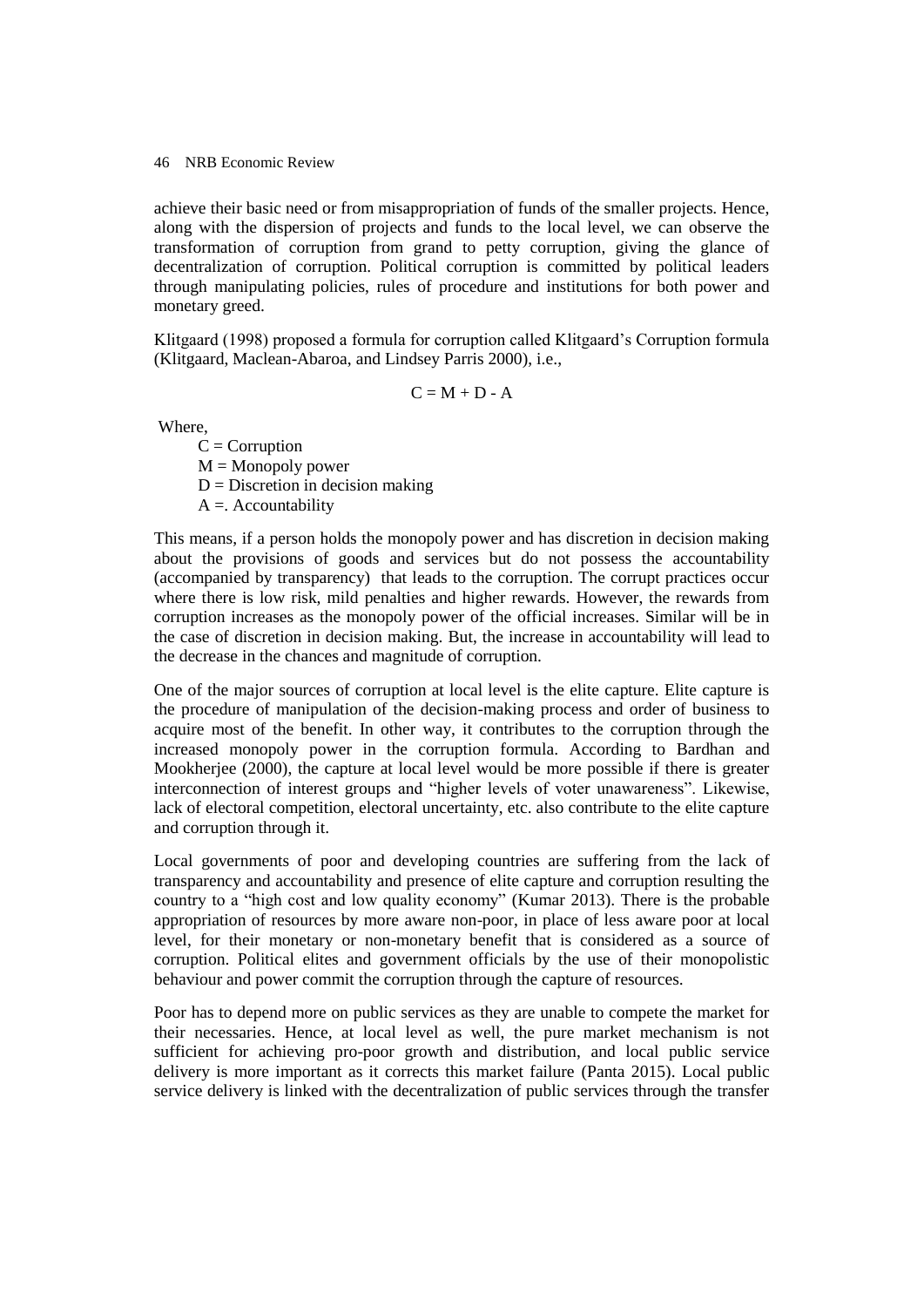of authorities and resources to the local level. However, the nature of accountability mechanism of service providing government determines the efficiency of public services. The lack of which results to the "sub-optimal utility" of public goods and services (Kumar 2002), affecting its cost, quality and quantity. Some studies observed that corruption has the negative impact on growth (Bardhan 1997; Li, Xu, and Zou 2000) and investment (Bardhan 1997) as well and it has inverted U shaped effect on income inequality ( Li, Xu, and Zou 2000).

The followers of decentralization reason for the more accountability in the decentralized public service provision than the centralized one. It is because, local people can observe well the functioning and activities of the local officials nearby them whether they are indulging in corruption (such as, bribery, over-costing or black marketing etc.) or not (Bardhan & Mookherjee, 2011), and check it by an electoral pressure (Tiebout 1956) and other social penalties. However, it is possible in proper democracy and aware communities which is rarely observed in poor and developing countries. In these countries, voting will depend more on the external factors, instead of functioning and behaviour of the candidates during local service provision (Prud'Homme 1995). In addition, corruption at local level deteriorates the "allocative and production efficiency" of local government through the cross-subsidization of local public goods and services towards bribe supplier, in the cost of destitute poor, and by the practice of ineffective technology resulting into the loss of resources and time (Prud'Homme 1995).

Elite capture and corruption lowers the efficiency of local public services by the extraction of project cost and through the inferior service provision, in other way, by impeding the "cost effectiveness, inter-community targeting and intra-community targeting" of local public expenditure (Bardhan and Mookherjee, 1998), i.e. "through inadequate allocation and ineffective expenditure" (Kumar 2002) . Corruption leads to the allocative efficiency through benefitting the powerful individuals in the cost of society as whole and through underutilization of productive resource (Seyf 2001). That not only leads to inferior quality and quantity of local public goods and services, but also produces dissatisfaction of the local people. Hence, survey of people's perception can be a measure of these problems, i.e., extent of elite capture, corruption, quality of services etc.

Applying the Klitgaard's Corruption formula, the magnitude and nature of corruption at local level as well depend on the extent of the monopoly (both in action and behaviour) of the local officials (government officials and the other representatives) and discretion of decision making resulted from or due to the ambiguity of the laws and by-laws. Similarly, depend on the accountability of the local officials (both accountability system and behaviour). Hence, the behaviour, action and attitude of the local officials play a crucial role, in the case of local level corruption. For corruption, mostly, there is need of cooperation of politicians and bureaucrats. Sometimes, cooperation between politicians, bureaucrats and businessman. As like as in the central level, various triads are found indulging in the process of corruption directly, and through the elite capture.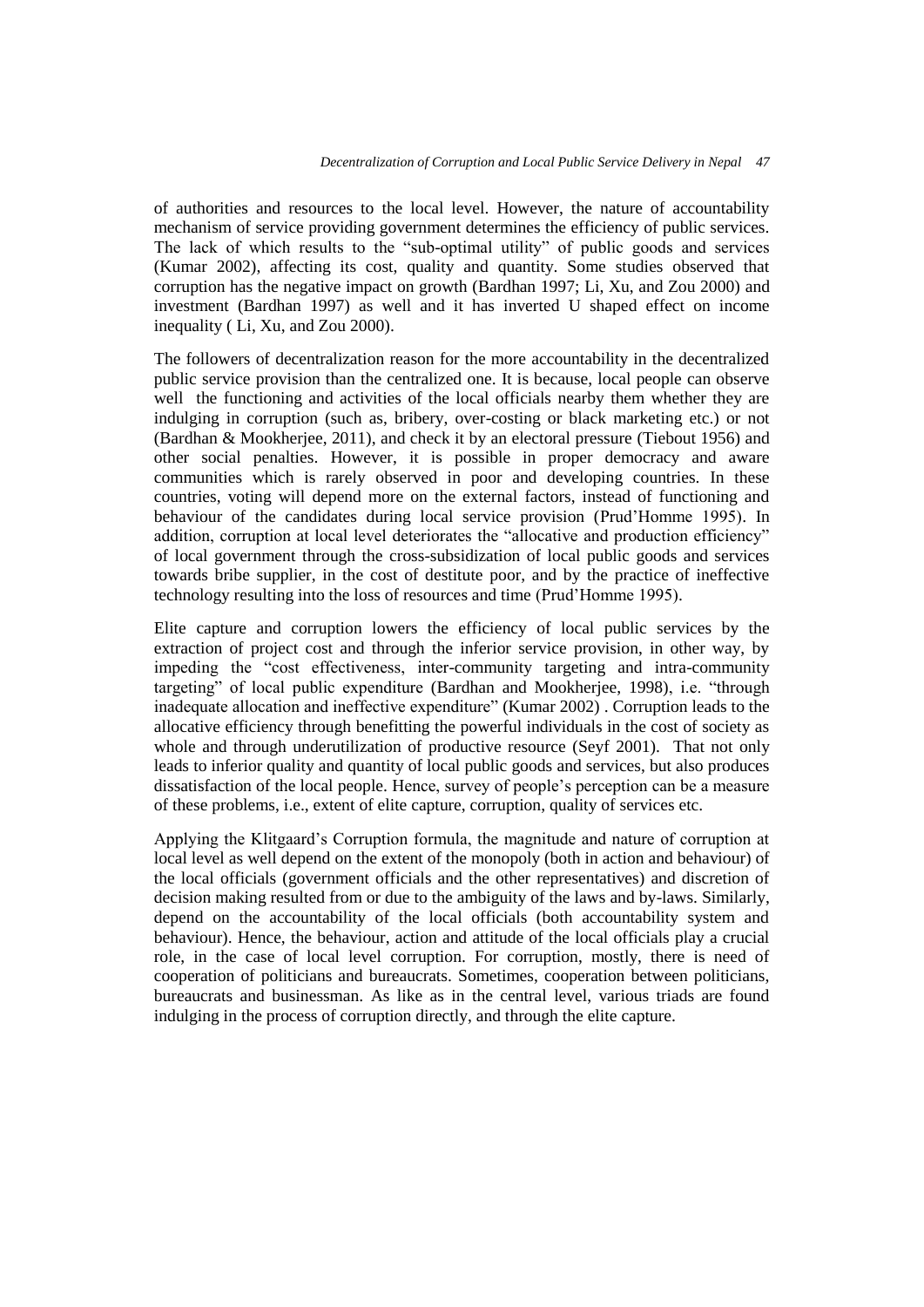1

# **IV. CORRUPTION AND LOCAL PUBLIC SERVICE DELIVERY: EXPERIENCES FROM SAMPLE VILLAGES**

As discussed in theoretical section, corruption hinders the efficiency of local public services and corruption is the result of situation of higher monopoly and discretionary power and lower accountability of officials, at local level. In practice, the monopoly and discretionary power of officials are reflected as elite capture in project selection, project implementation, monitoring and evaluation etc. of the local projects. At the same time, inferior accountability is observed through the lower level of responsiveness of the officials, their opaqueness in the financial activities etc. To complete the process of corruption, nexus of politicians, officials and even users can be observed to form different layers of the triad at local level. In this section, along with the supportive information from the field survey, we are discussing about the issues (alignment of corruption with decentralized service provision) which are responsible for corruption and effect on service delivery observed in the sample villages as perceived by the local people.

# *Problem of Transparency and Accountability: Factor Inducing Corruption*

Low level of transparency and accountability becomes a favourable environment to hold and cover the corrupt practices. According to the Minimum Condition and Performance Measurement  $(MCPM)^2$  analysis-2011/12, the marks secured by a number of local bodies in the area of transparency and accountability are not satisfactory. In case of sample DDCs and VDCs, we can observe 2-5 VDCs (of Rasuwa and Rolpa districts), 6-10 VDCs (of Kathmandu) and 16-20 VDCs (of Sunasari) are failing in MCs and lost LGCDP grant. The most of the VDCs failed in MCs were weak in timely completion of final audit of the previous fiscal year and publicizing the audit report and failed to publicize last year's income and expenditure statements.

The PM score of the sample DDCs maximum 65 is not more encouraging and these DDCs have lost 10% of additional grant. The score obtained by sample DDCs in MCPM functional are- Communication and Transparency minimum 7 (Sunasari and Rolpa) to maximum 11 (Kathmandu), i.e. 9 on average implies that the activities of these DDCs are not satisfactorily transparent and accountable accompanied with poor performance in social auditing. More or less the sample VDCs are also suffering from those problems. The situation indicates the low performance in transparency and accountability that facilitates the environment for corruption at local level and inferior provision of decentralized service delivery. A woman volunteer from Chilime VDC, elucidates the problems of transparency and accountability in her VDC. She says:

<sup>2</sup> Each year Local Body Fiscal Commission (LBFC) Nepal analyses minimum condition (MC) and performance measurement (PM) to rate the performance of LBs which also serves a criterion of resource allocation to LBs.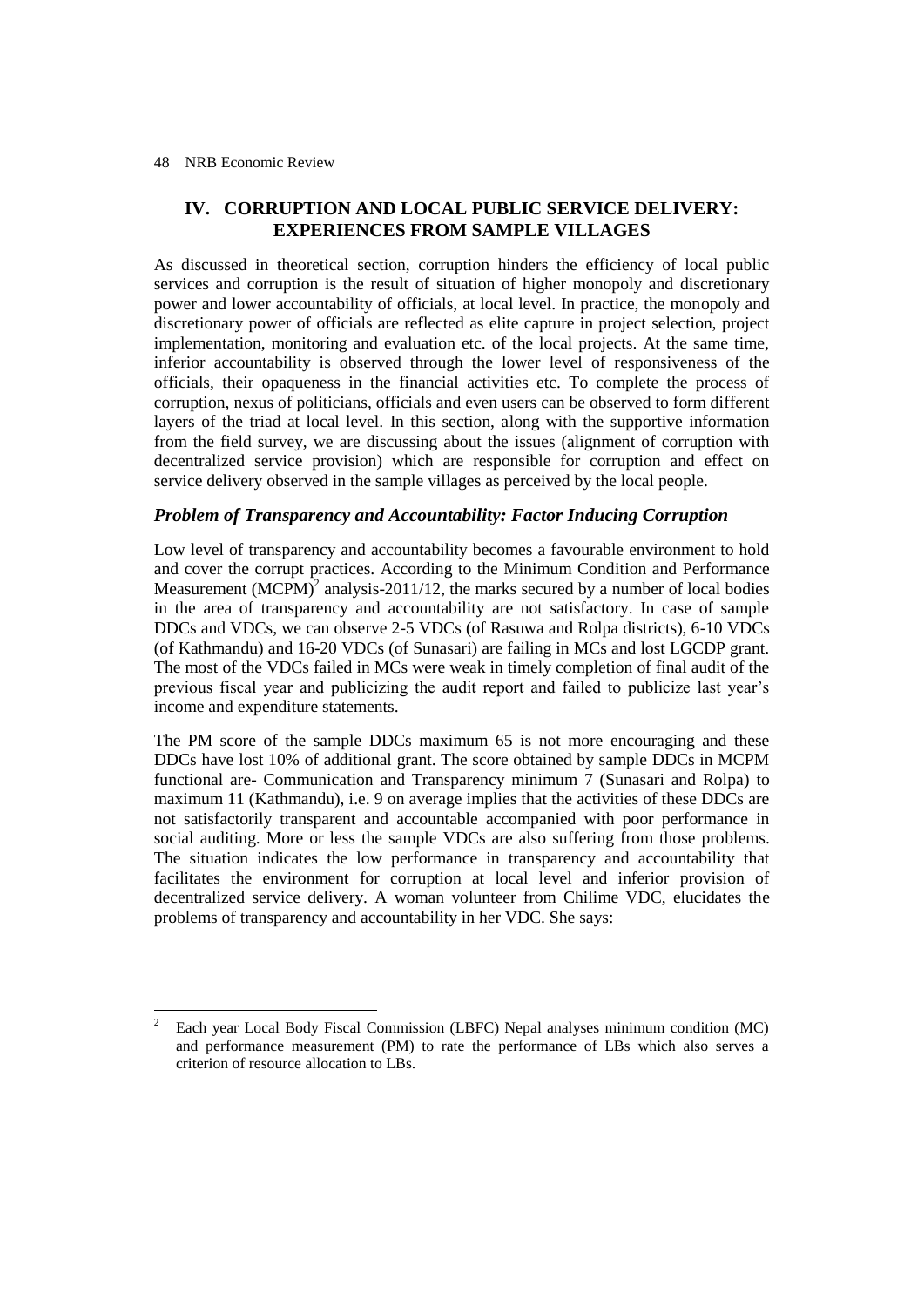"No budget for this road for three years. The budgetary process is not transparent. I heard the VDC budget has been allocated to invest in the share in Sanjen Hydro project…. They (local elites and local official) do not call us in the meeting. They meet in secret…. We don't know about budgeting…during the past, I was invited into the meeting, this year they have not called me." (Interview, 01/06/2012).

Similarly, a person, who is the chief of a major political party of Laukahi VDC indicates the lack of transparency and accountability as there is an absence of citizen charter in VDC office and no public notice about the budget (based on interview taken on 6/10/2012).

# *Elite Capture and Corruption: Two Obstacles in Local Public Service Delivery*

As discussed earlier, corruption and elite capture are found more problematic in local governance in the case of sample VDCs as well. The elite capture reflects mostly in project selection. However, corruption exists mostly during the project implementation. Both of these impede the effectiveness of local public service delivery, i.e., pro-poor result of local public projects by obstructing the benefit reaching to the poor and marginalized.

## **Elite Capture: A Major Source of Corruption**

More frequent problem in local governance of developing countries is the capture by political elites. In Nepal, it is rampant due to the absence of elected representatives in LBs since 2002. All party mechanism (APM), under the chairmanship of the chief official is found to be more corrupt and problematic in some of the local jurisdictions in Nepal. Members of the APM, used to consensually engage in the misappropriation of local budget and holding monopolistic decision making power colluding with the officials. They try to select the projects of their interest and easier to misuse and for corruption or easier to get political incentives. Not only the general development expenditure, but the targeted expenditure was also observed to be captured by the elites of the respective target groups.

We can observe the extent proper and inclusive participation in decision making of elite capture by analysing the basis of project selection in their VDC. Among the respondents, about 45 percent said that there is a dominance of local elites (mostly through political parties) in the decisions regarding project selection and they try to divert resources towards the project of their interests ignoring the need of the general people and the poor (Table 1). However, only 32 percent observe the procedure of project selection as selecting the projects among those collected from lower units of VDCs and prioritizing according to the general needs. More than 23 percent of the respondents have no knowledge on this issue.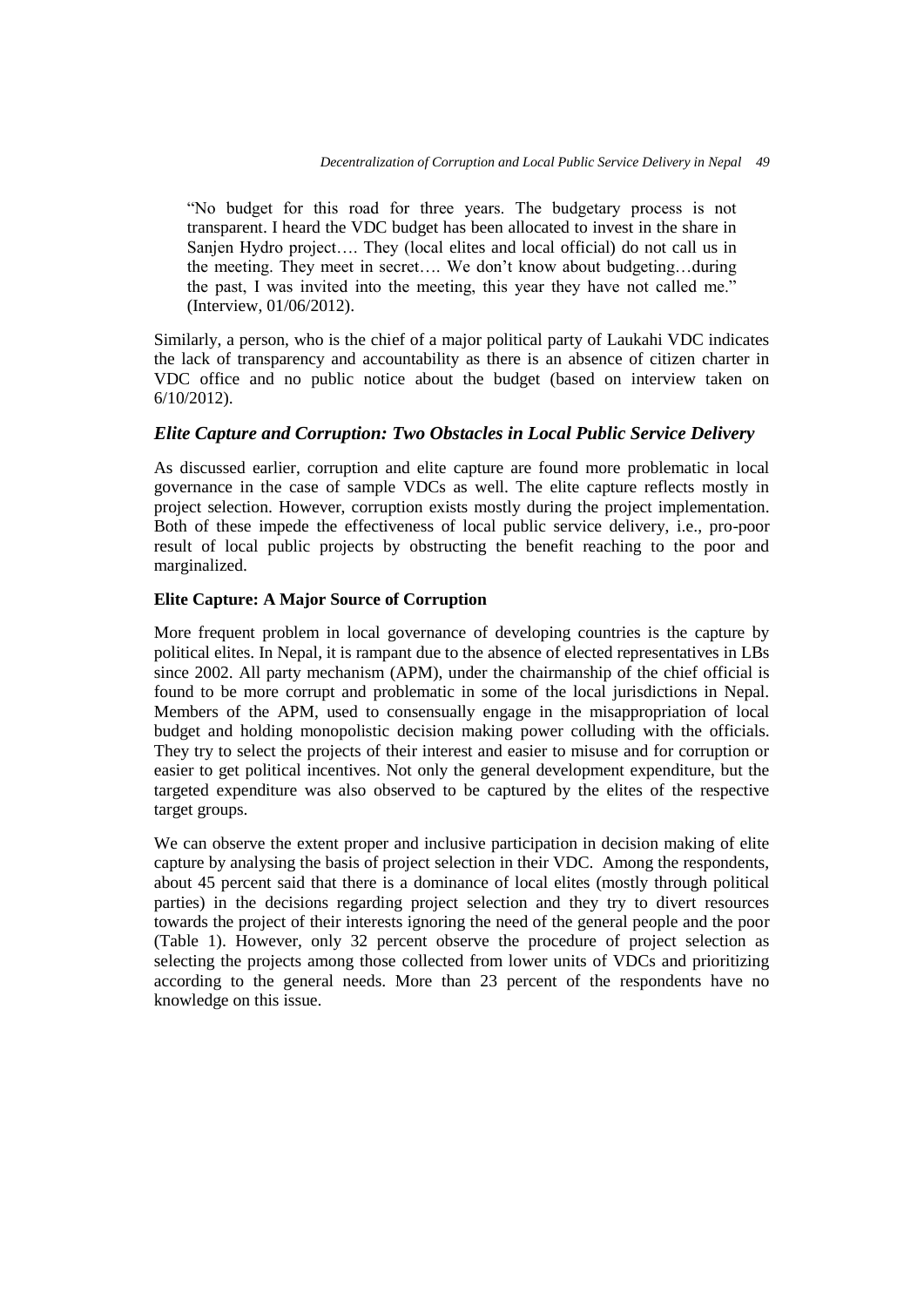|              | <b>Basis of Project Selection</b> |                      |                  |              |  |  |  |
|--------------|-----------------------------------|----------------------|------------------|--------------|--|--|--|
| VDC.         | <b>Interest of Elites</b>         | <b>General Needs</b> | <b>Can't Say</b> | <b>Total</b> |  |  |  |
| Balambu      | 18.75                             | 51.56                | 29.69            | 100.00       |  |  |  |
| Mijhing      | 61.22                             | 26.53                | 12.24            | 100.00       |  |  |  |
| Thabang      | 12.24                             | 61.22                | 26.53            | 100.00       |  |  |  |
| Chilime      | 61.54                             | 20.51                | 17.95            | 100.00       |  |  |  |
| Laukahi      | 80.00                             | 7.50                 | 12.50            | 100.00       |  |  |  |
| Pakali       | 51.67                             | 15.00                | 33.33            | 100.00       |  |  |  |
| <b>Total</b> | 44.85                             | 31.89                | 23.26            | 100.00       |  |  |  |

## **Table 1: Local Observations on Basis of Project Selection (percent)**

Pearson chi2 (10) =  $83.1660$  Pr = 0.000

VDC secretary, who is also the chair of VDC now, informally consults the party representatives during the project selection for the year. Most of the people who are aware about the project selection perceive that there is less participation of people in project selection. Only the VDC secretary and some party representatives have a role in this process representing elite capture. However, sometimes the local official ignores even the representative of the major political party during project selection. A person who is the chief of a major political party from Laukahi VDC tries to clarify the lack of transparency and elite capture in his VDC, denying his role and objecting for not consulting fairly during planning and budgeting. He says:

"VDC secretary and staffs, and representatives of some parties only, are involved in project selection. We are requested only for the approval of their decision. There is no citizen charter in VDC office and no public notice about the budget. No proper schedule and participatory style of project selection is adopted." (Interview, 6/10/2012).

The problem of capture is perceived in Pakali VDC as well. People accuse to party representatives to influence more on decision making and VDC secretary jointly with political representatives complete the planning and budgeting process. These two collude resulting in corruption and misuse of funds too. However, leaders of major political parties also have complaint to the VDC secretary for favouring only some smaller parties. Additionally, there is case of capture of fund allocated for target group or disadvantaged group (DAG). In a question, a Maoist leader of Pakali VDC tries to explain the case of elite capture in his VDC. He says:

"VDC secretary is decisive in project selection. Sometimes, he does not provide full information to party representatives too. Political leaders, being less aware, cannot enquire more on the issue….there is elite capture and misuse of fund for target groups in co-ordination with VDC secretaries. VDC officials misuse the social security fund as well" (Interview, 07/07/2012).

The priority reflection of the people on the local project selection also illustrates the extent of elite capture at local level. During the survey, it was observed that about 73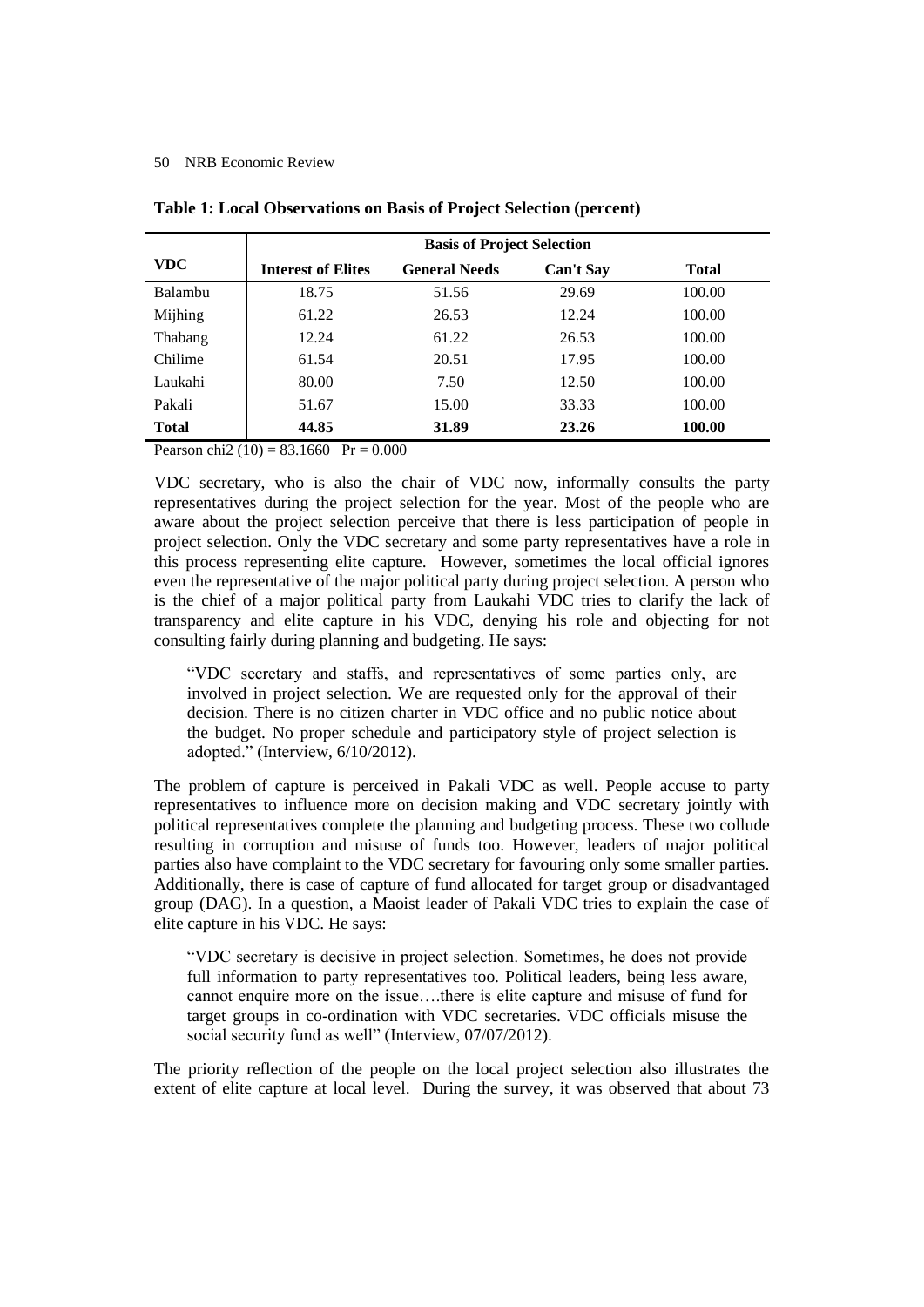percent of the respondents of sample VDCs from the richest quintile perceive the reflection of their priority in the selected projects (Panta 2015). However, only 42 percent of poorest respondents thought to have addressed their interest in selected projects. About 36 percent of the respondents were found unaware of it. This scenario confirms us the case of elite capture of the project is more in the local projects and thus local service provision.

From the above information, we can conclude that, during the process of local planning, budgeting and implementation, the voice of marginalised and minorities are rarely addressed because of the presence of local capture (Koirala 2011; Kelly, Koirala, and Ghimire 2011). All the practices of elite capture are oriented towards corruption, i.e., diversion of project funds towards the benefit of the elites themselves (through leading to the more weightage of monopolistic power in corruption formula), also in the sample VDCs. As discussed in theoretical section, elite capture impedes the cost effectiveness, inter-community targeting and intra-community targeting of local public expenditure and lowers the effectiveness and efficiency of local public goods and services, also in these sample VDCs.

# **Corruption: A Major Obstacle to Local Development**

The researcher asked the respondents to identify the main obstacles they have felt during the local development process in their VDCs. The nature of response was found different in various VDCs. About 33 percent of sample households think corruption as the main hindrance, and for about 11 percent, elite capture is the major hurdle for development of their VDC (Table 2).

| <b>VDC</b>   | <b>Major Obstacle in Development</b> |                                |                  |            |              |              |  |  |
|--------------|--------------------------------------|--------------------------------|------------------|------------|--------------|--------------|--|--|
|              | Lack of<br><b>Resources</b>          | Lack of<br><b>Skill Staffs</b> | Elite<br>Capture | Corruption | <b>Other</b> | <b>Total</b> |  |  |
| Balambu      | 80.95                                | 3.17                           | 1.59             | 14.29      | 0.00         | 100.00       |  |  |
| Mijhing      | 51.02                                | 14.29                          | 14.29            | 14.29      | 6.12         | 100.00       |  |  |
| Thabang      | 67.35                                | 14.29                          | 2.04             | 14.29      | 2.04         | 100.00       |  |  |
| Chilime      | 43.59                                | 2.56                           | 15.38            | 33.33      | 5.13         | 100.00       |  |  |
| Laukahi      | 5.00                                 | 0.00                           | 22.50            | 72.50      | 0.00         | 100.00       |  |  |
| Pakali       | 16.67                                | 10.00                          | 13.33            | 56.67      | 3.33         | 100.00       |  |  |
| <b>Total</b> | 46.00                                | 7.67                           | 10.67            | 33.00      | 2.67         | 100.00       |  |  |

**Table 2: Local Views on Obstacles in Local Development (percent)**

Pearson chi2 (20) = 127.3562 Pr =  $0.000$ 

These results indicate the significant presence of the problem of corruption in local development activities that prevent the resources from reaching the targeted segment of people and also obstruct to achieve the goal of efficient public services by local governments. Contrary to the view Bardhan & Mookherjee (2011), corruption is more rampant in the comparatively low poverty zone, e.g. Laukahi and Pakali, Illustrating the case of corruption, chief of a major political party from Laukahi VDC says: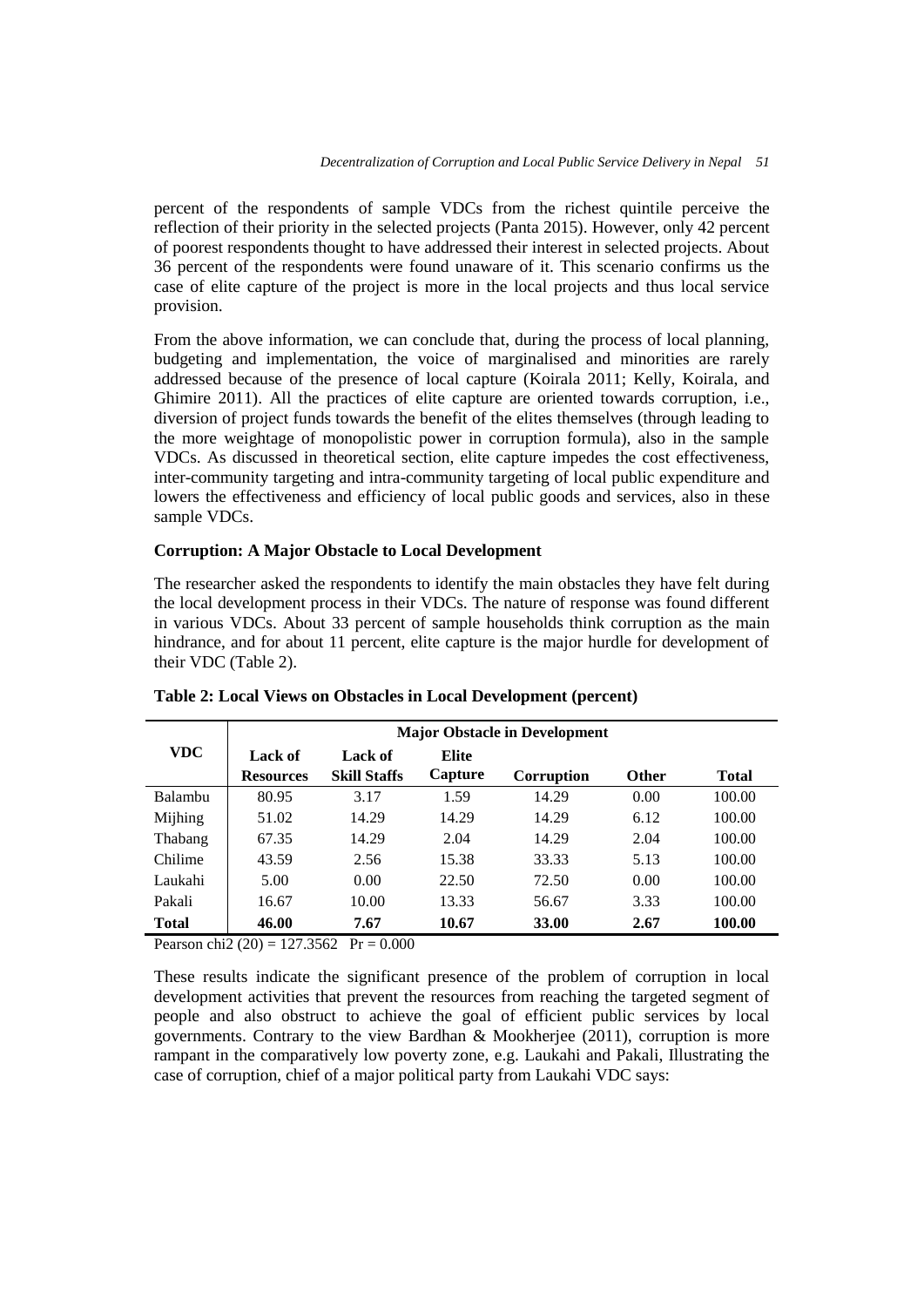"There is leakage of fund of about 40 percent, overall in DDC, VDC and users' level. If at least 80 percent of the budget is properly used, there will be no need for further budget after five years. It would be enough for this small VDC" (Interview, 6/10/2012)

There is an exchange of blame between political leaders and the local people on the issue of misuse and corruption. Local people consider the local leaders and local officials responsible for corruption. However, political leaders and local officials blame the local users. The officials and political representatives feel the problem of pressure from users for forceful approval of local projects. A person who is the representative of a political party from Chilime VDC, observes the leakage of funds at the users' level. He interprets the existence of corruption in his VDC:

"Development budget is not properly used. There are leakage and misuse of funds. No work is done according to estimate and budget. Only 50 percent fund is used in the project and the remaining is misused. Who will monitor? Nobody could control. People and administration blame each other. But there is no command of either leader or administrator over local people.....there is need of a permanent rule to control" (Interview, 04/06/2012)

Contrary to this, local people perceive that the local political leaders and local officials make decisions on resource allocation and indulge in corrupt practices which could not be controlled even after the protest by the local people. In their view, mostly all party mechanism (APM) and VDC secretary are problematic. They are more corrupt and take decisions themselves on project selection and implementation without taking the local people into confidence. There is no quantitative increment of services as much as the magnitude of the increment in the budget. Moreover, the quality of services is poor. The researcher observed that sand was bedded in a rural road in Laukahi VDC instead of gravel as in the budget estimate, manipulating to extract the cost difference. To illustrate the corruption in VDC, a wage labour (65) from dalit community of Pakali VDC details about the functioning of and corruption in his VDC as follows:

"They manipulate not only the price, but also the quality and the quantity of materials…In the case of gravelling, if there is a purchase of 2 tractor trips of gravel @ Rs.1000 they submit the bill of 3 trips@ Rs. 1500..There is corruption at three levels: DDC, VDC and users' level...Nobody hears our voice…once, we informed the correspondent of a national daily newspaper, he came and noted all the complaints but did not publish that" (Interview, 09/07/2012).

During corruption, parties involving in the corruption manipulate, price, quantity and quality of construction materials. The interviewee pointed out the absence of "voice" mechanism as there is a firm relationship between political leaders, officials and media leading to corrupt practices as in the Indian case (Kumar 2013). Another resident of the same VDC also has the similar views, he adds, "party representatives and VDC secretary approved 3 lakh (0.3 million) rupees for a culvert where the actual cost could not be more than 2 lakh (0.2 million)…..they paid one lakh (0.1 million) for 140 trips of gravel." They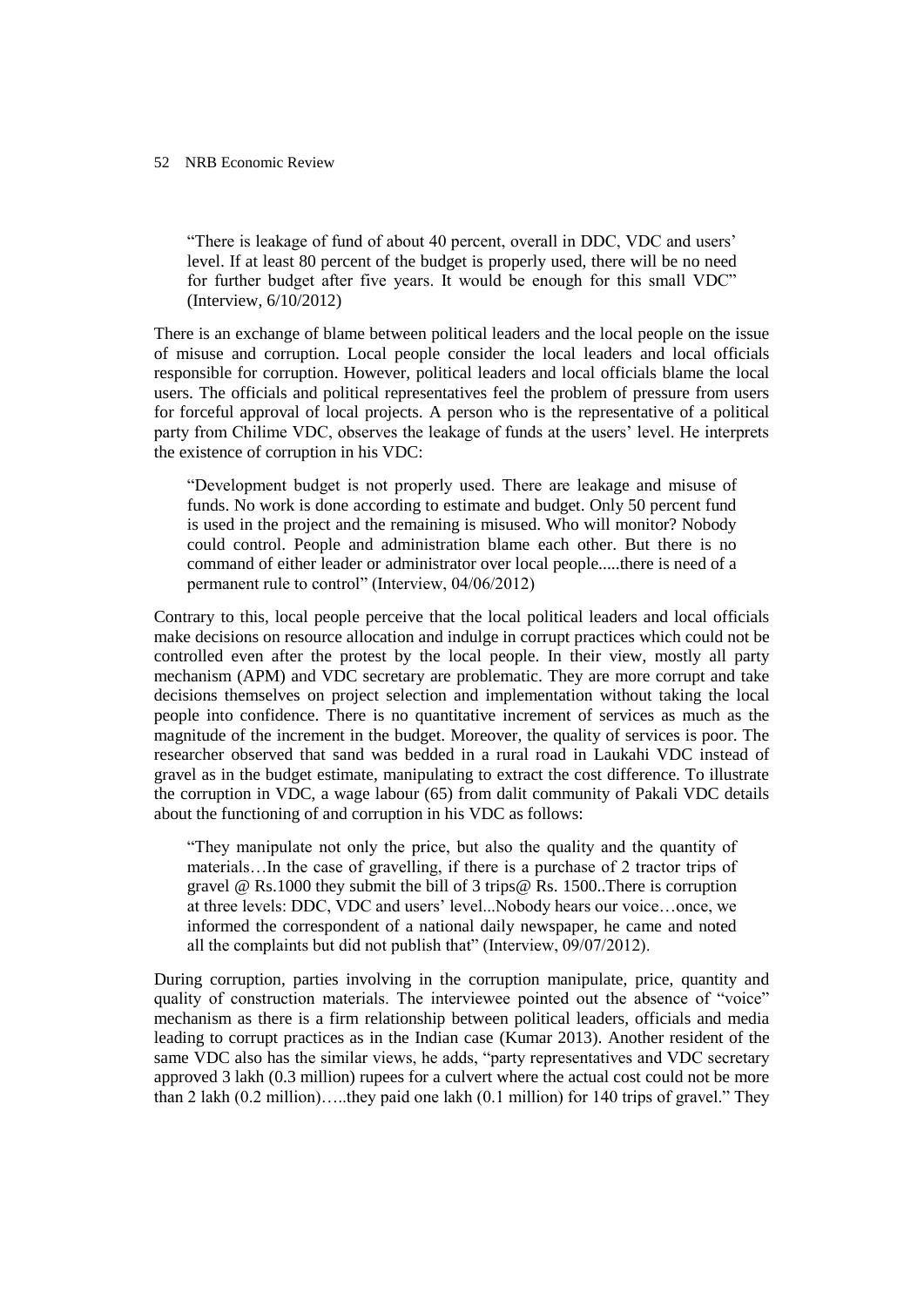siphoned off the residual amount to their pockets. In another case, the officials misled even the users' committee of the project. According to a person from Tharu community of Pakali, he was nominated as the chair of the users' committee for a small culvert construction project in his VDC. He says, "Rs. one lakh (0.1 million) was allocated for the bridge project in my ward (area). The budget was kept in a bank account. After sometime (before the end of the year) when I queried with VDC secretary, the fund was not in the account. Ultimately, "no bridge-no money situation" (Interview, 09/07/2012).

The survey result indicates that elite capture and corruption exist as the major hurdles of local development and local service delivery undermining the pro-poorness of the services. Corruption becomes the major obstacle in the development for most of the respondents of two Terai VDCs (Laukahi and Pakali) and a mountainous VDC (Chilime). However, not the corruption and elite capture, residents of urban oriented VDC-Balambu, consider mainly the lack of resources as the major hurdle in local development. Hence, the presence and effect of elite capture and corruption is locality specific.

## **Existence of Corruption: Low Performance of VDC and Local Service Delivery**

Performance of LBs is a determinant of the nature and magnitude of local service delivery. Resources only are not enough for production of local services, but it should be facilitated by LBs through efficient resource allocation and project implementation. Then, efficient service production depends on the effective functioning of LBs. To have empirical knowledge, the interviewees were asked about their perception on the service provided by their VDC authorities during last three years. Only 64 percent of the respondent households were found to be satisfied with the services provided by their respective VDCs (Table 3). Our result more or less corroborates with a study performed by Lamichhane et al. (2013) that observed overall 35 percent of sample respondents dissatisfied with the service provided by their LBs. The survey result signifies- the higher the perception of corruption in VDC, the lower the satisfaction on the performance of VDC.

|                | <b>Satisfaction from VDC Services</b> |                  |             |               |       |              |  |
|----------------|---------------------------------------|------------------|-------------|---------------|-------|--------------|--|
| VDC.           | <b>Highly</b>                         |                  |             | <b>Highly</b> | Don't |              |  |
|                | <b>Satisfied</b>                      | <b>Satisfied</b> | Unsatisfied | Unsatisfied   | Know  | <b>Total</b> |  |
| <b>Balambu</b> | 10.94                                 | 79.69            | 9.38        | 0.00          | 0.00  | 100.00       |  |
| Mijhing        | 2.04                                  | 73.47            | 24.49       | 0.00          | 0.00  | 100.00       |  |
| Thabang        | 0.00                                  | 77.55            | 22.45       | 0.00          | 0.00  | 100.00       |  |
| Chilime        | 0.00                                  | 79.49            | 15.38       | 2.56          | 2.56  | 100.00       |  |
| Laukahi        | 0.00                                  | 40.00            | 57.50       | 2.50          | 0.00  | 100.00       |  |
| Pakali         | 0.00                                  | 33.33            | 61.67       | 0.00          | 5.00  | 100.00       |  |
| <b>Total</b>   | 2.66                                  | 63.79            | 31.56       | 0.66          | 1.33  | 100.00       |  |

| Table 3: Satisfaction from Local Public Services Provided by VDCs (percent) |  |  |  |
|-----------------------------------------------------------------------------|--|--|--|
|-----------------------------------------------------------------------------|--|--|--|

Pearson chi2 (20) =  $95.9414$  Pr = 0.000

Dissatisfaction is, according to field observation, due to ambiguity, misuse of resources and corruption and thus the low quality of services in some VDCs. Contrary to this,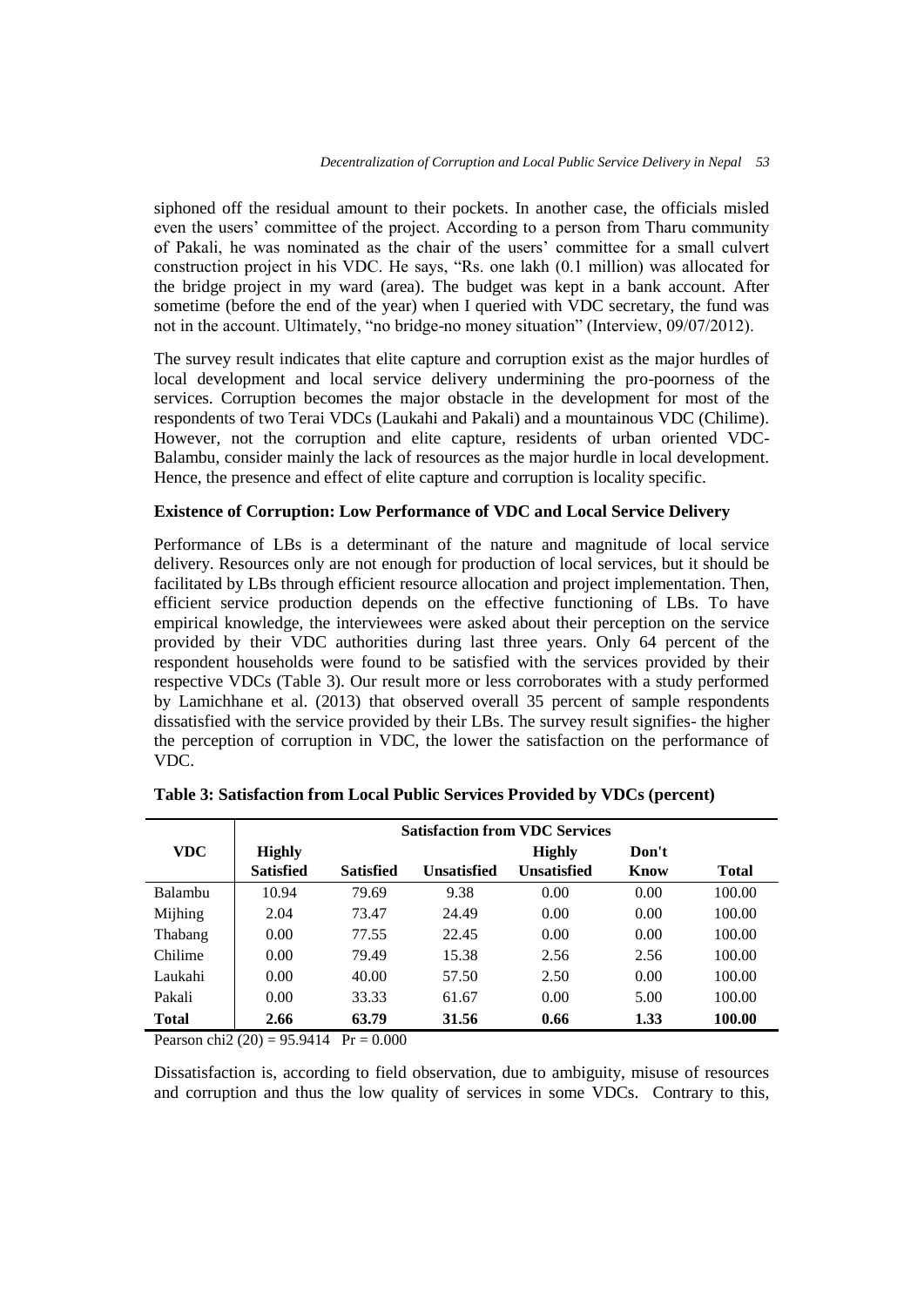because of honesty presented by officials and leaders of some VDCs, most of the people were found to be satisfied with the service provided by their VDC authorities.

The empirical findings support the idea that the satisfaction from the performance of LBs varies with the regional variation and the level of awareness of the locals. Most importantly, the performance and accountability of local politicians and VDC officials have a significant role in determining the performance of their LBs. During the talk, a local woman leader of Balambu VDC (the people of which are more satisfied than other five sample VDCs), appreciate the existing VDC secretary for his great devotion and better performance (based on interview taken on 01/09/2012).

# *Unresponsive Functionaries: A Kind of Corrupt Practice*

The role of officials and the political agents are more important for an efficient local governance and local public service delivery. Along with day to day services, it has an impact on resource mobilization, allocation, project implementation and all other for the completion of the local projects. Hence, responsiveness of the officials is an indicator of their accountability to local people that affects the performance of the LBs in service delivery. Next, absenteeism of local officials is the major problem in case of functioning of VDCs and a serious corrupt practice. According to Amartya Sen, collecting salary and being absent in a job is also a kind of corruption (Varadarajan 2005; Widmalm 2008).

From the survey result, it is observed that officials of VDCs having better performance are found more responsive and not being absent in their duties, for example- Balambu VDC (Table 4). In contrast, less responsiveness of officials have been observed in the VDCs with lower performance, as illustrated by mountainous Chilime VDC, where the staffs become mostly absent. However, not only on the nature of officials, the responsiveness depends also on the locality of the VDC and so on. Moreover, officials of some VDCs deal with the problems of the villagers, even being partly absent in their office. Thus, in some sample VDCs, due to less responsiveness and absenteeism of officials, people are facing difficulties in access of local service provision and as defined above, it is also a form of corruption.

|                | <b>Responsiveness of VDC Staffs</b> |                |                                      |                                |                  |        |  |
|----------------|-------------------------------------|----------------|--------------------------------------|--------------------------------|------------------|--------|--|
| <b>Village</b> | Yes                                 | N <sub>0</sub> | <b>Mostly</b><br><b>Unresponsive</b> | <b>Mostly</b><br><b>Absent</b> | <b>Can't Say</b> | Total  |  |
| <b>Balambu</b> | 100.00                              | 0.00           | 0.00                                 | 0.00                           | 0.00             | 100.00 |  |
| Mijhing        | 83.67                               | 4.08           | 6.12                                 | 4.08                           | 2.04             | 100.00 |  |
| Thabang        | 16.33                               | 2.04           | 22.45                                | 38.78                          | 20.41            | 100.00 |  |
| Chilime        | 0.00                                | 10.26          | 0.00                                 | 84.62                          | 5.13             | 100.00 |  |
| Laukahi        | 45.00                               | 0.00           | 12.50                                | 42.50                          | 0.00             | 100.00 |  |
| Pakali         | 88.33                               | 0.00           | 6.67                                 | 0.00                           | 5.00             | 100.00 |  |
| <b>Total</b>   | 61.13                               | 2.33           | 7.64                                 | 23.59                          | 5.32             | 100.00 |  |

**Table 4: Perceptions on Responsiveness of Functionaries by VDC (percent)**

Pearson chi2 (20) = 244.3233 Pr =  $0.000$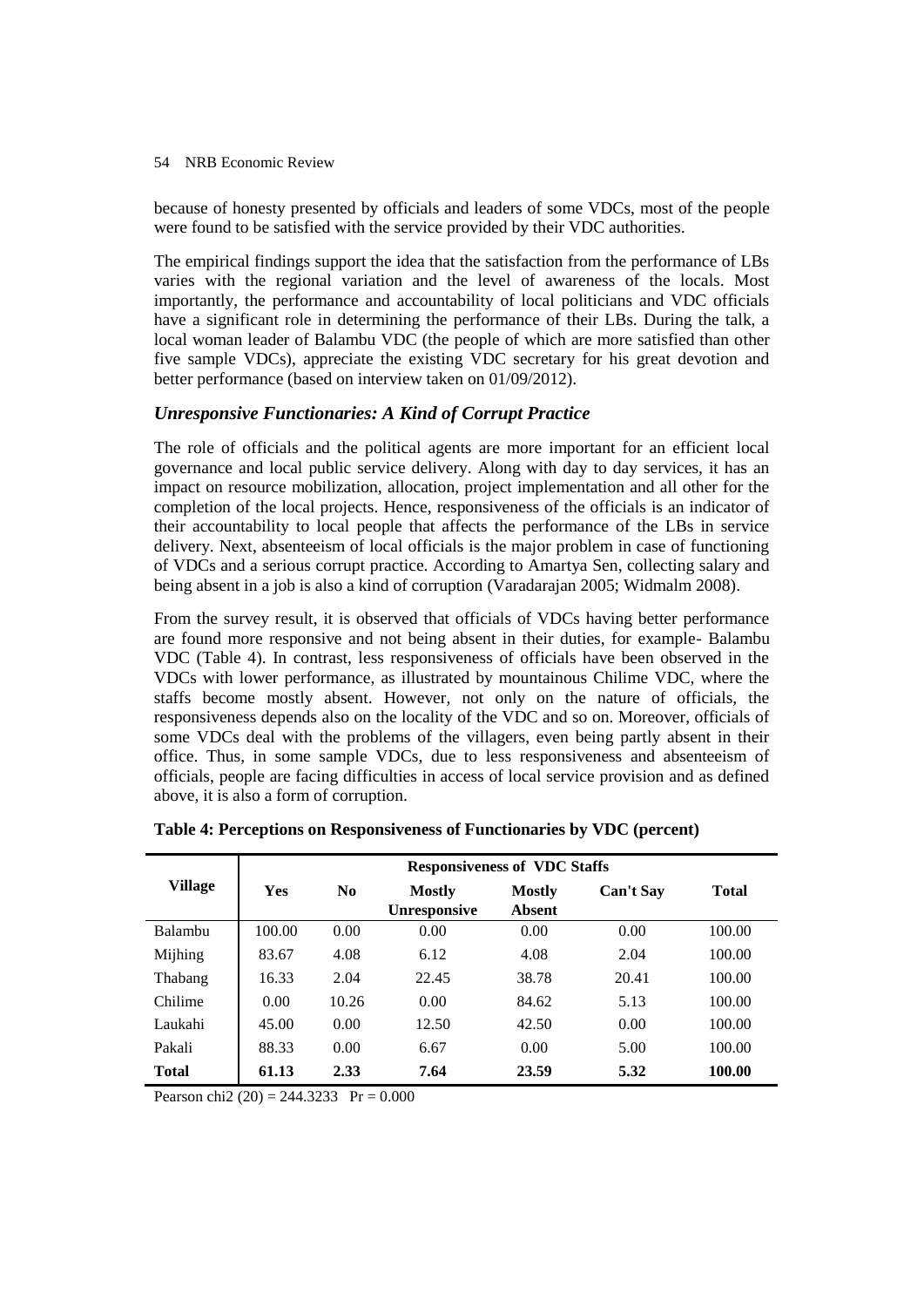The performance and accountability of local politicians and VDC officials also determine the performance of their LBs. Moreover, a local woman leader of Balambu village, clarifies the role of VDC secretary and local leaders in village development in these days, as:

"The former VDC secretary was not active and had no interest in VDC works. There was budget but no idea and eagerness to use for development. Existing secretary is more active and developmental. He felt more need of development of this VDC….. We are very happy to work with the existing VDC secretary and more development works are running highly satisfactorily. ……the deadlock of land registration of the villagers since long is now initiated under his leadership" (Interview, 01/09/2012).

In the Terai region, some of the VDC secretaries to avoid the unnecessary threats from different criminal or interest groups for monetary donation or project funding, they absent in their local offices and serve from the district headquarters. However, some of the local people of Terai think that their VDC secretary becomes absent and needs to be transferred frequently to cover the corruption and to escape from the protest against his irregularities (information based on the interview with some people of sample VDCs). Anyway, we can conclude that both absenteeism and unresponsiveness of the officials are impeding the access of local people to the daily public services and the proper implementation of local public projects. This type of problem is not only being a form of corruption itself, but it also lets the room for the corrupt practices in local development activities.

# *Absence of Elected Representatives: Favourable Condition for Corruption*

LBs of Nepal are facing the vacant of elected representatives for about 15 years as there is no election in LBs since 2002. In this period, LBs were led by All Party Mechanism (APM) and local officials. In the accusing its controversial role in decision making, involvement in corrupt practices and more partisan activities, APM was dissolved in 2012 by MoFALD, following the official directives of the Commission for Investigation of Abuse of Authority (CIAA) (The Carter Center 2014). Even after the dissolving of APM and succession by the leadership of local officials, corruption, irregularities and inefficacy in local service provision were observed to be prevailing followed by the practice of upward accountability by the local officials. Most of the respondents from sample VDCs were found to consider this as a major problem in local governance and decentralized service delivery. Sharing the experience on the difference in service delivery of VDC during the elected phase and phase of nominated local body, former Chairman and Vicechairman of Balambu VDC expressed similar views. They said:

"During this no election phase, there is discomfort for the people in VDC services. Facilities are more, but less monitoring than in elected phase. VDC secretary is not familiar with local problems, so there is problem in day to day business in these days… Less people's participation in local projects than in the elected phase" (Interview, 31/08/2012, 03/09/2012).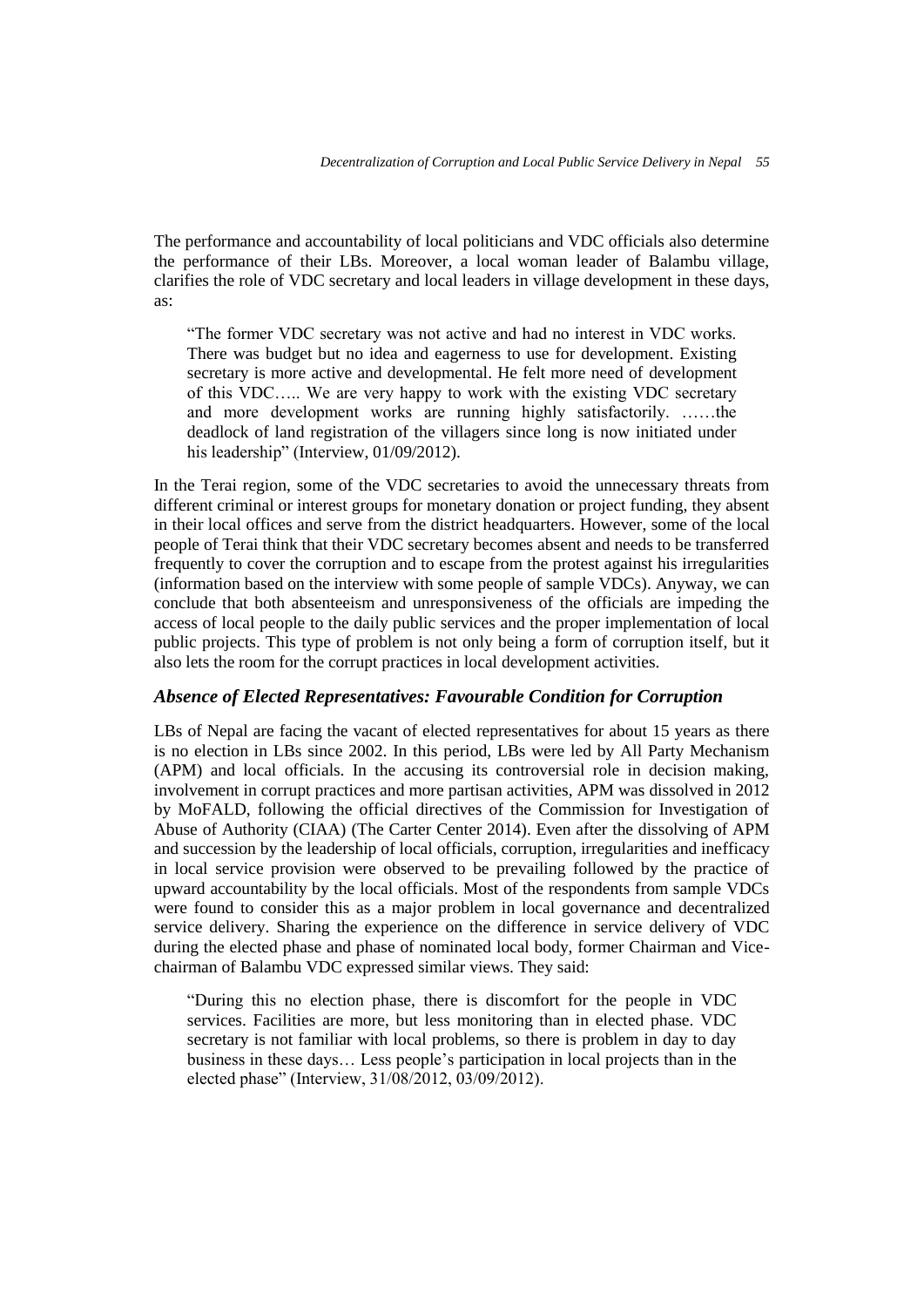Likewise, in a question, a Maoist leader of Pakali VDC explains about the effect absence of elected representatives on public service delivery in his VDC. He says:

"Due to lack of elected representatives, VDC is not functioning properly. VDC is suffering from low quality of service produced, late execution of projects and freezing of budget due to problems in project implementation (Interview, 6/10/2012).

Here, people take the elected local government as the "benevolent" government, which works for the welfare of the people as a comparatively unselfish and neutral agent (as assumed by the demand side theory of social expenditure). However, the nominated local government is considered as "malevolent" which possesses more "discretion power" using it in the formulation of the social policy for self- interest first (as assumed by the supply side theory of social expenditure) (Buracom 2011). Moreover, absence of election has effect on some other relevant theoretical issues in local governance as well.

As stated above, we can observe more capture of local projects during the absence of elected representatives in LBs. There exists the practice of interest group theory where the interest groups acting through political parties influence the local public expenditure by influencing the local officials<sup>3</sup> and force the officials to minimize the local tax base and to lower the local tax rate. Also force the local officials for hiking the expenditure caps causing the excessive expenditure.

According to Tiebout's model of "voting with their feet", the election mechanism lets the chances for "voice" mechanism that checks the accountability of local officials. However, the study observes the failure of exercise of Tiebout's model and median voter theory<sup>4</sup> of public choice (i.e. trying to address voter's demand in order to win the election) due to the absence of elections in LBs for a long. In this situation, no practice of "competition for votes" and the "income distribution" (Buracom 2011) by the local political parties targeting local expenditure for the success of an election can be observed. Similarly, the activities of political parties targeting local expenditure more for monetary benefit rather than for manipulating more voters have adversely affected the political business cycle theory<sup>5</sup> (i.e. increasing government budget expenditure just before the election to influence the voters) in sample VDCs as well. Along with these cases, the upward accountability of the APM representatives and local officials has facilitated the environment for corruption at local level, in the absence of elected representatives.

# *Irregularities in Local Governance: Problems in Quality Services*

One of the indicators of performance of local government is the quality of service provided. In this case, the respondents were asked whether there is change in quality of

 3 For example, See, Buracom (2011).

<sup>4</sup> For example, See, Buracom (2011).

<sup>5</sup> For example, See, Buracom (2011). .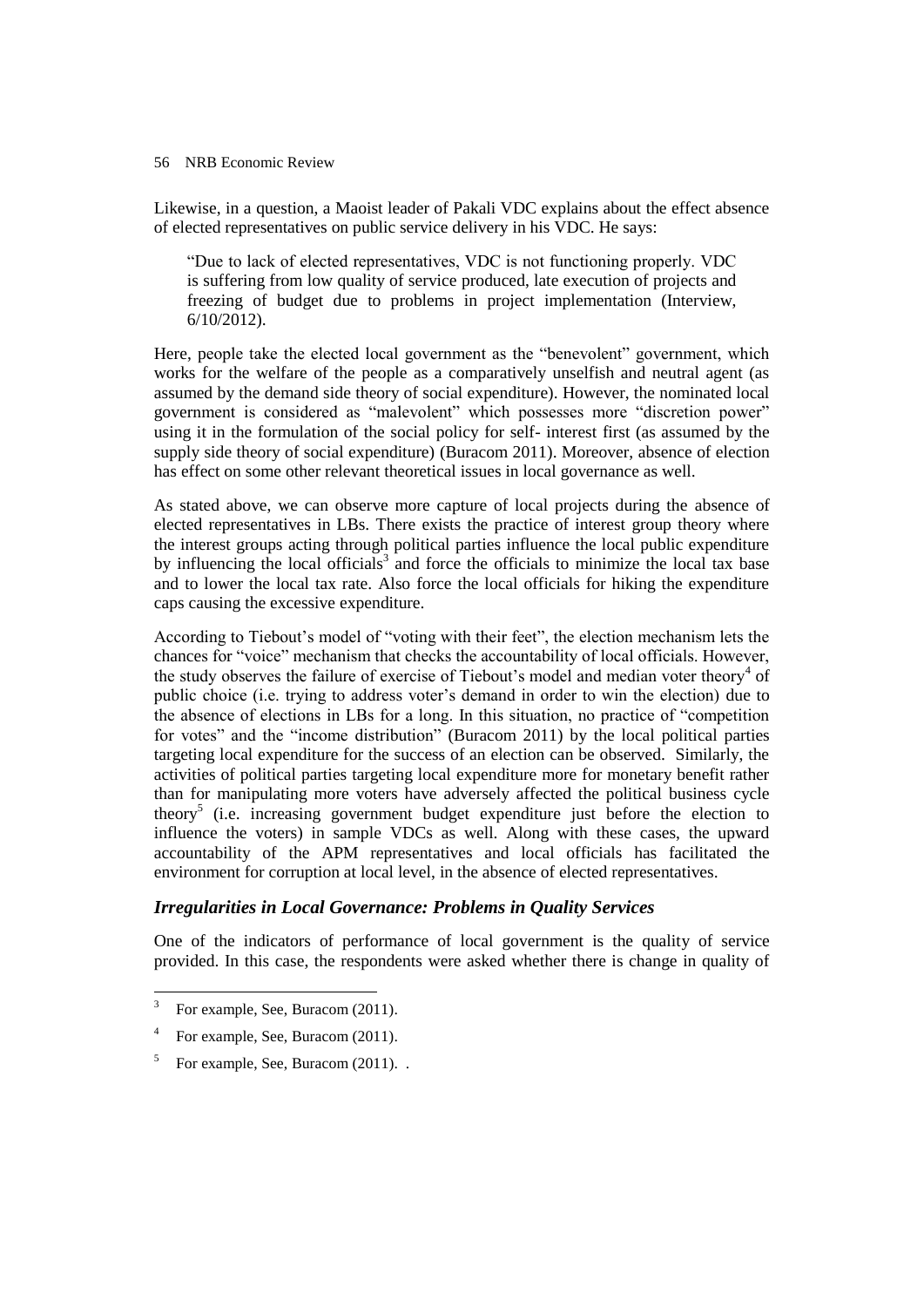services provided by VDC during last three years. Here, the quality of the services includes the administrative service of VDC; upgrading of the roads, drinking water; facilities for agricultural promotion; improvement of school service, health service; etc. Here, no index of quality was produced, but the observed perceptions were clubbed and described. About 70 percent of respondents of sample VDCs perceived the changes in the quality of local public services, among which more than 9 percent observed great changes (Table 5). According to survey results, the more the corruption in VDC, the less the improvement in quality services (as in the case of Pakali, Laukahi and Chilime).

|              | <b>Change in Quality</b> |          |                  |                      |            |              |
|--------------|--------------------------|----------|------------------|----------------------|------------|--------------|
| VDC.         | Great                    | Moderate | <b>No Change</b> | <b>Getting Worst</b> | Don't Know | <b>Total</b> |
| Balambu      | 34.38                    | 59.38    | 4.69             | 1.56                 | 0.00       | 100.00       |
| Mijhing      | 8.16                     | 83.67    | 8.16             | 0.00                 | 0.00       | 100.00       |
| Thabang      | 4.08                     | 93.88    | 2.04             | 0.00                 | 0.00       | 100.00       |
| Chilime      | 0.00                     | 41.03    | 53.85            | 0.00                 | 5.13       | 100.00       |
| Laukahi      | 0.00                     | 60.00    | 40.00            | 0.00                 | 0.00       | 100.00       |
| Pakali       | 0.00                     | 28.33    | 68.33            | 0.00                 | 3.33       | 100.00       |
| <b>Total</b> | 9.30                     | 60.47    | 28.57            | 0.33                 | 1.33       | 100.00       |

**Table 5: Perception on Changes in Quality of Services by VDCs (percent)**

Pearson chi2 (20) = 171.9726 Pr =  $0.000$ 

Sixty percent of the sample population of small Terai VDC, Laukahi, observed changes in quality of services after the provision of Nagarik Wada Manch (Ward Citizen Forum-WCF) active in the project selection and implementation of the projects and to some extent, public monitoring of the functioning of the VDC.

Besides the issues discussed above, late release of budget from centre to DDCs and then from DDCs to VDCs is also provide the space for corruption through the inclusion of fake documents and also manipulating the price and quantity of inputs. The project completed at the last moment (in a hurry) would undermine the quality of the services by the extraction of some project fund, in the cost of the quality products. Likewise, though there are layers of monitoring mechanism from the DDC level to user's level, because of the greed (or sometimes because of local political pressure), the monitoring and evaluation of the implemented projects become a ritual and less effective. Thus, an ineffective monitoring mechanism in sample VDCs is also observed to be inefficient for curbing corruption at local projects.

We can observe basically two types of triad involving in corrupt practices. In case of local procurement, the triad among local officials, political elites and the contractor can be observed. However, in user's committee level, there exists triad among the chief of the local users committee, local officials and the technicians. Sometimes, the media also cooperates the local triad denying to uncover the cases of corruption. Among the parties of triad, local officials being more informed about the ways of and benefit from corruption (also being more authorized, these days) establish form attachment with contractor ignoring the political elites to increase his share on corrupt benefit. The sample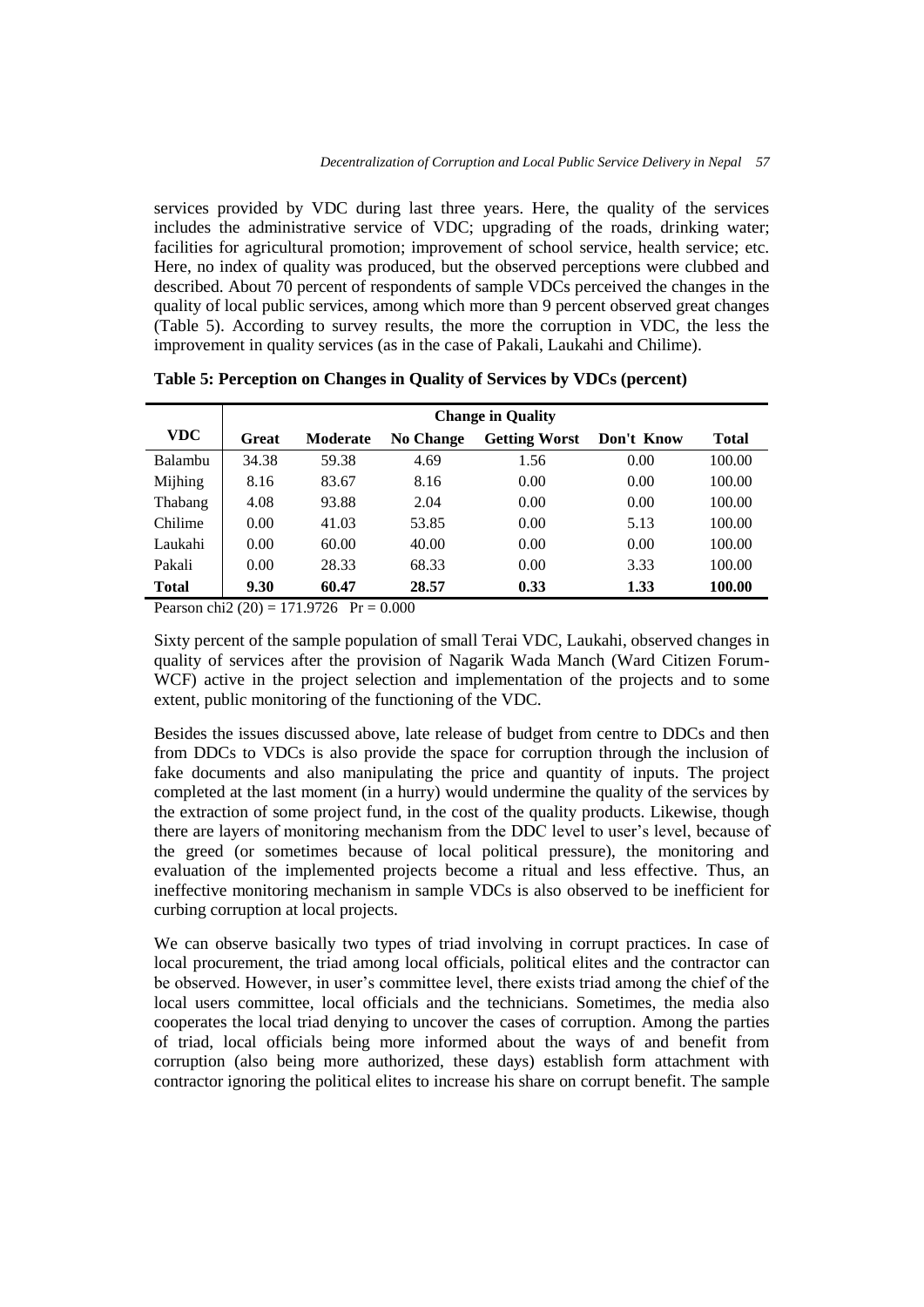VDCs are also possessing this type of problem as perceived by the local people of those jurisdictions.

# **V. CONCLUSION**

Corruption and elite capture are two prominent problems in the decentralized service delivery system which impede the effectiveness and efficiency of local public service delivery both in quantity and quality. Among these, elite capture is supposed as a source of corruption that acts during the project selection. However, corruption exists during the project implementation. According to the survey results, mostly, representatives of local political parties (APM) and local officials are observed as the actors for corruption by extracting some project costs for their own monetary benefit. Sometimes, by serving more the non-poor in the cost of poor through the diversion of public resources. Generally, corruption at the local level is petty corruption as it is distributed along with the fringe local projects. In this way, along with the decentralization of authorities and funds to local level, it seems as the decentralization of corruption as well.

Theoretically, elite capture contributes to the corruption through the increased monopoly power of agents and sometimes through the discretion in its decision making. From the observation of survey information, we can conclude that there is a presence of elite capture and corruption in some of the sample villages and they are supposed as the major obstacles to the local development and local public service delivery. However, the nature and magnitude of them differ with the context of geographical, socio-economic and political variation of the local government. In addition, poor accountability and transparency, absence of elected representatives, the unresponsiveness of officials, etc. also contribute to the corruption at local level, in the process of local governance,.

Mostly, two types of triads- 1) local officials, political elites and contractor and 2) chairman of user committee, local officials and technicians, are found working for corrupt practices at the local level. Irregularities of local government and ineffective monitoring mechanisms also add to the chances for corruption that lowers the quality of and level of trust on the local public services and produces dissatisfaction in the local people as perceived by the people of sample villages. Hence, the effect of increased local public expenditure on improvement of quality of life of the poor depends on the level of improvement in the quality and quantity of local public services, the level of which is determined by the extent of elite capture of resources and corruption at the local level. Therefore, unless and until the proper policies and actions to tackle these maladies are adopted, no one can expect for the effective and efficient decentralized service provision to improve the quality of life of general people.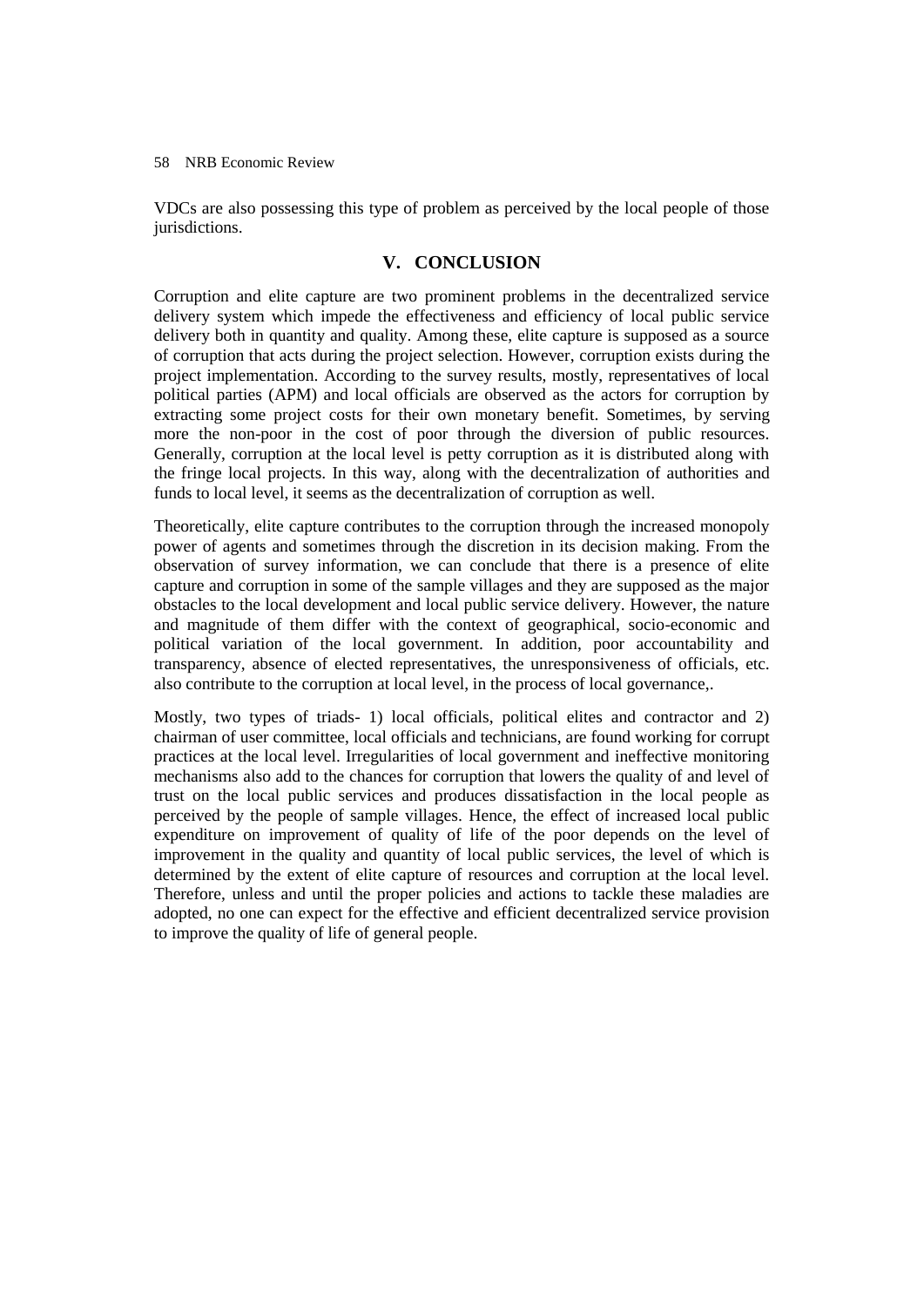#### **REFERENCES**

Bardhan, P, and D Mookherjee. 1998. "Expenditure Decentralization and the Delivery of Public Services in Developing Countries." *Working Paper C98-104*. Berkeley: Center for International and Development Economics Research.

———. 2000. "Capture and Governance at Local and National Levels." *The American Economic Review* 90 (2): 135–39.

———. 2011. "Decentralizing Anti-Poverty Program Delivery in Developing Countries." In *Market Institutions, Governance, and Development: Collected Essays*, edited by D. Mookharjee, 321–63. New Delhi: Oxford India Paperbacks.

- Bardhan, P. 1997. "Corruption and Development: A Review of Issues." *Journal of Economic Literature* 35 (3): 1320–46.
- Boex, J., E. Heredia-Ortiz, J Martinez-Vazquez, A. Timofeev, and G. A. Yao. 2006. "Fighting Poverty through Decentralization." United States Agency for International Development (USAID).
- Buracom, P. 2011. "The Determinants and Distributional Effects of Public Education, Health, and Welfare Spending in Thailand." *Asian Affairs: An American Review* 38 (3): 113–42. doi:10.1080/00927678.2011.565282.
- CBS. 2011. "National Population and Housing Census 2011." Kathmandu: Central Bureau of Statistics, Government of Nepal.
- González de Asís, M., D. O'Leary, J. Butterworth, and P. Ljumg, eds. 2009. "The Nature of Corruption in the Water Supply and Sanitation Sector." In *Improving Transparency, Integrity, and Accountability in Water Supply and Sanitation: Actions, Learning and Experiences*. Washington D.C.: World Bank Institute/Transparency International.
- Keefer, P., and S. Khemani. 2005. "Democracy, Public Expenditures, and The Poor: Understanding Political Incentives for Providing Public Services." *The World Bank Research Observer* 2 (1): 1–27.
- Kelly, R., B. Koirala, and B. Ghimire. 2011. "Stock Taking of Fiscal Decentralization Policies: Consolidated Report." Unpublished Report. Kathmandu: Local Bodies Fiscal Commission (LBFC), Ministry of Local Development Government of Nepal.
- Klitgaard, P., R. Maclean-Abaroa, and H. Lindsey Parris. 2000. *Corrupt Cities: A Practical Guide to Cure and Prevention.* Washington D.C.: Institute for Contemporary Studies/ World Bank Institute.
- Koirala, B. 2011. "Report on Stock Taking of Fiscal Decentralization Policies (Expenditures)." Unpublished Report. Kathmandu: Local Bodies Fiscal Commission (LBFC), Ministry of Local Development, Government of Nepal.
- Kumar, A. 2002. *The Black Economy in India*. New Delhi: Penguine Books.
	- ———. 2013. *Indian Economy Since Independence: Persisting Colonial Disruption.* New Delhi: Vision Books Pvt. Ltd.